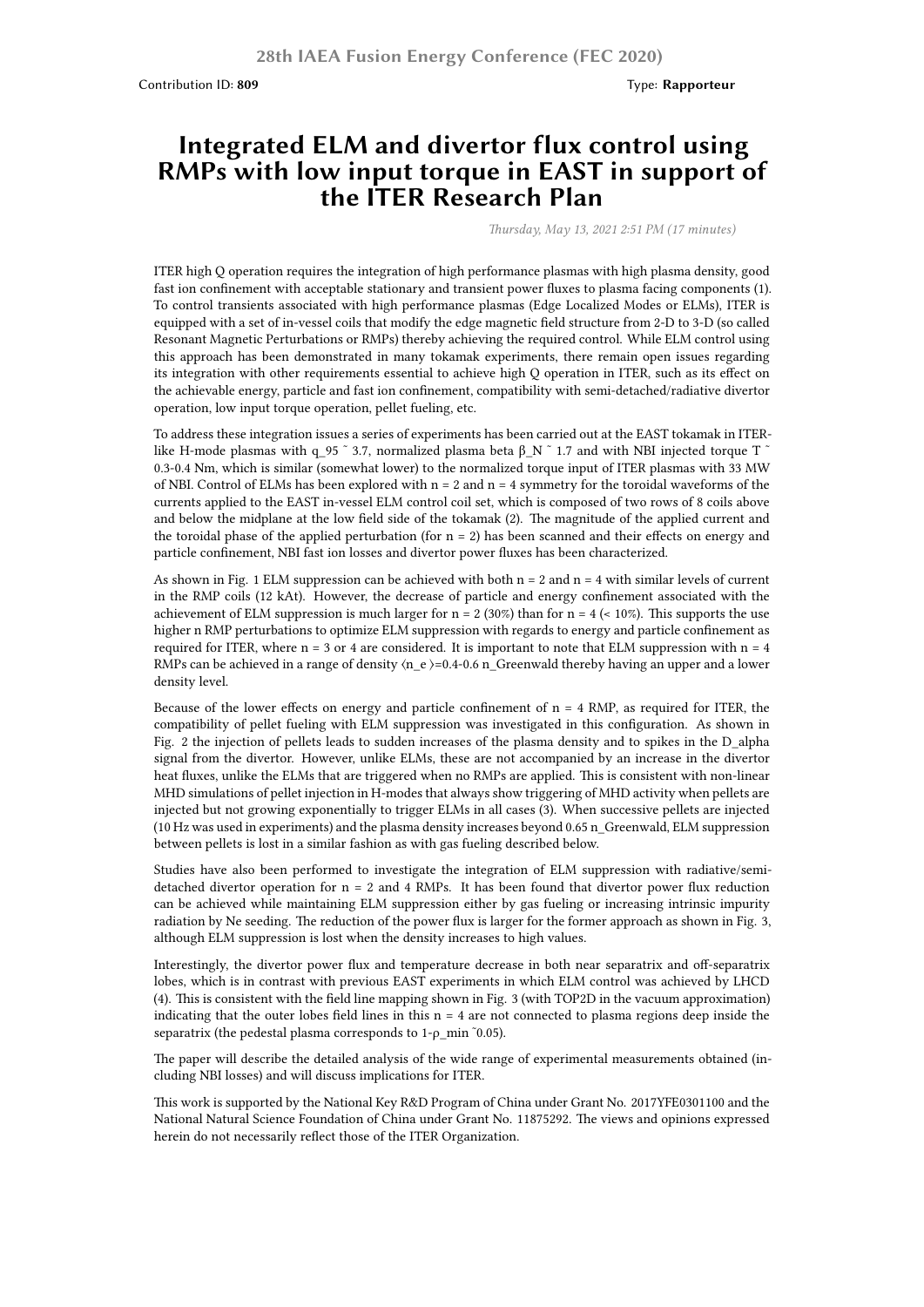References

- (1) A. Loarte et al., Nucl. Fusion 54, 033007.
- (2) Y. Sun et al. this conference.
- (3) S. Futatani et. al. Nucl. Fusion 54, 073008.
- (4) J. Li et. al. Nature Phys 9 (2013) 817.



Figure 1: ELM suppression using (a) n = 4 RMPs maintain a better H-mode (c) energy and (d) particle confinement than that using (b) n=2 RMPs.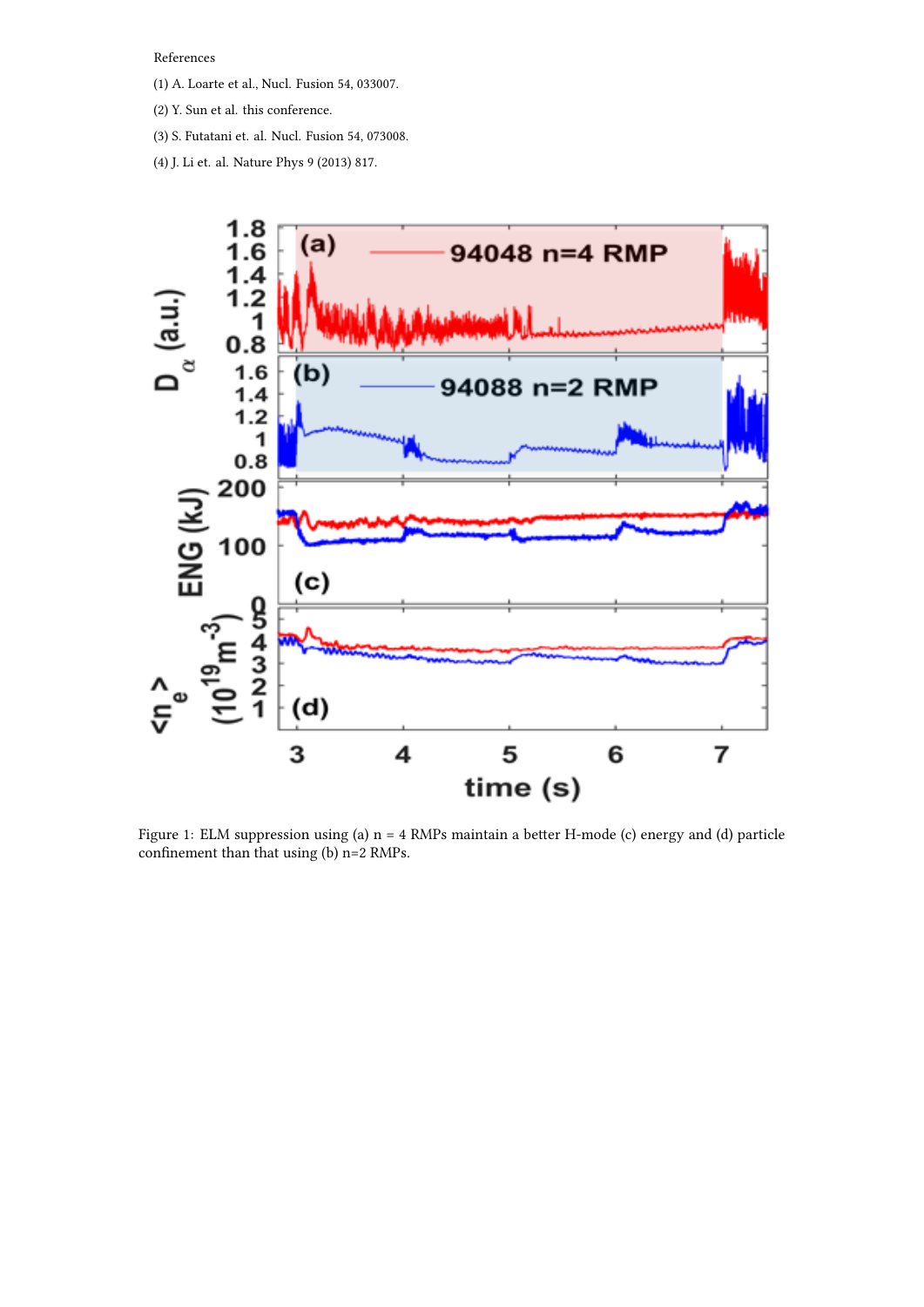

Figure 2: Injection of pellets during  $n = 4$  ELM suppression: (a) divertor D $\alpha$  signal showing its increase when the pellet enters the plasma, (b) core plasma density showing the sudden increases with pellets and (c) divertor target surface temperature (two of the 4 lobes created by n =4 are visible) showing a reduction of the surface temperature when pellets are injected.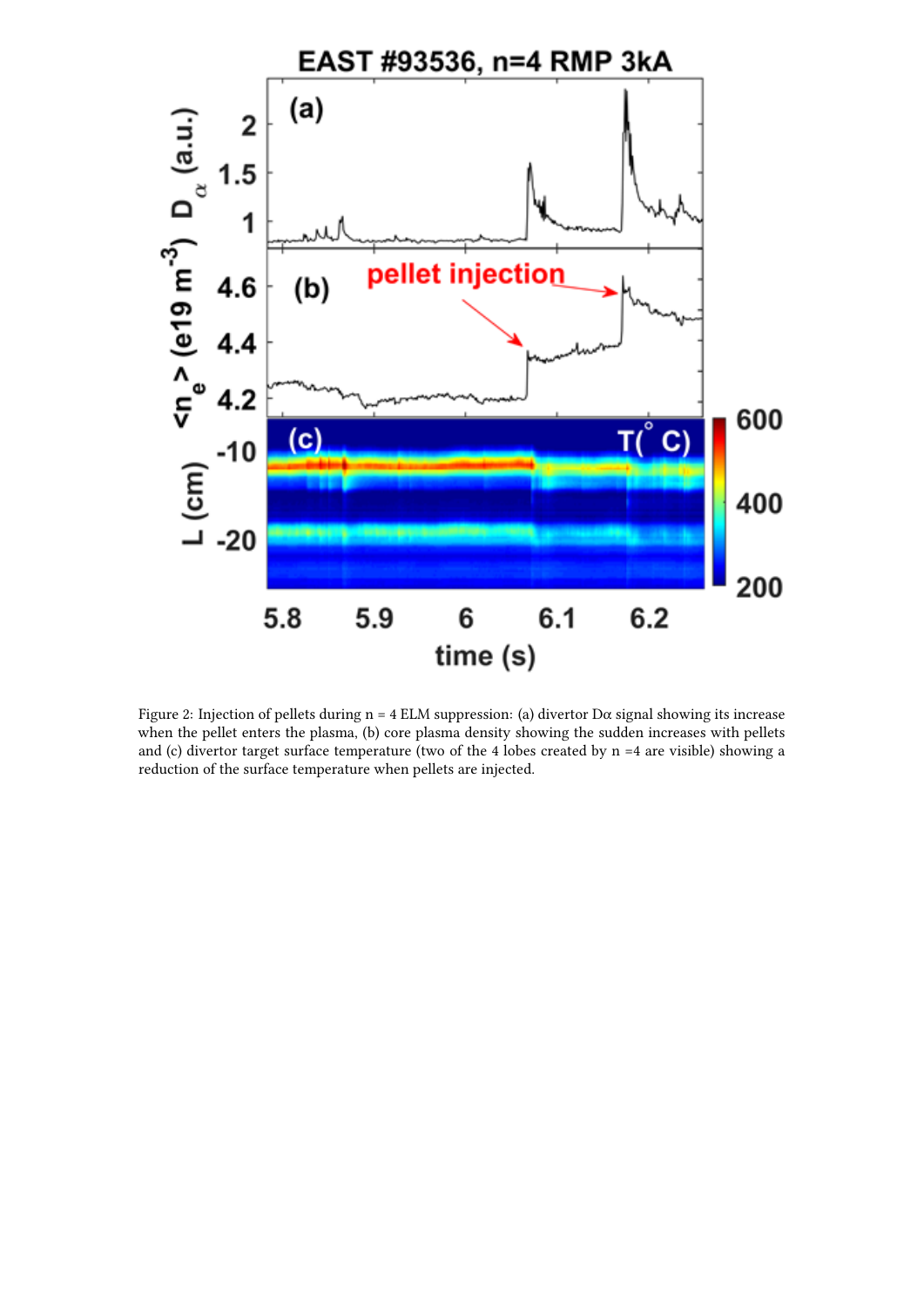

Figure 3: Gas fueling scan in  $n = 4$  ELM suppressed H-mode (a) ELM indicator showing ELM suppression up to plasma densities of 0.6 nGW, (b) Plasma density and gas fueling waveform, (c) divertor target temperature showing three power and (d) divertor target temperature across the divertor target (where  $L-Lx = 0$  is the unperturbed separatrix location) showing a reduction of temperature/fluxes in the two lobes with increasing density and the penetration depth of the field line (in normalized poloidal flux with  $1-\rho$  min being the unperturbed separatrix).

## **Affiliation**

ITER Organization

## **Country or International Organization**

ITER Organization

**Primary authors:** LOARTE, Alberto (ITER Organization); SUN, Youwen (Institute of Plasma Physics, Chinese Academy of Scienses); Mrs JIA, Manni (Institute of Plasma Physics, Chinese Academy of Sciences); Dr MA, Qun (Institute of Plasma Physics, Chinese Academy of Sciences); WANG, Hui-Hui (Institute of Plasma Physics, Chinese